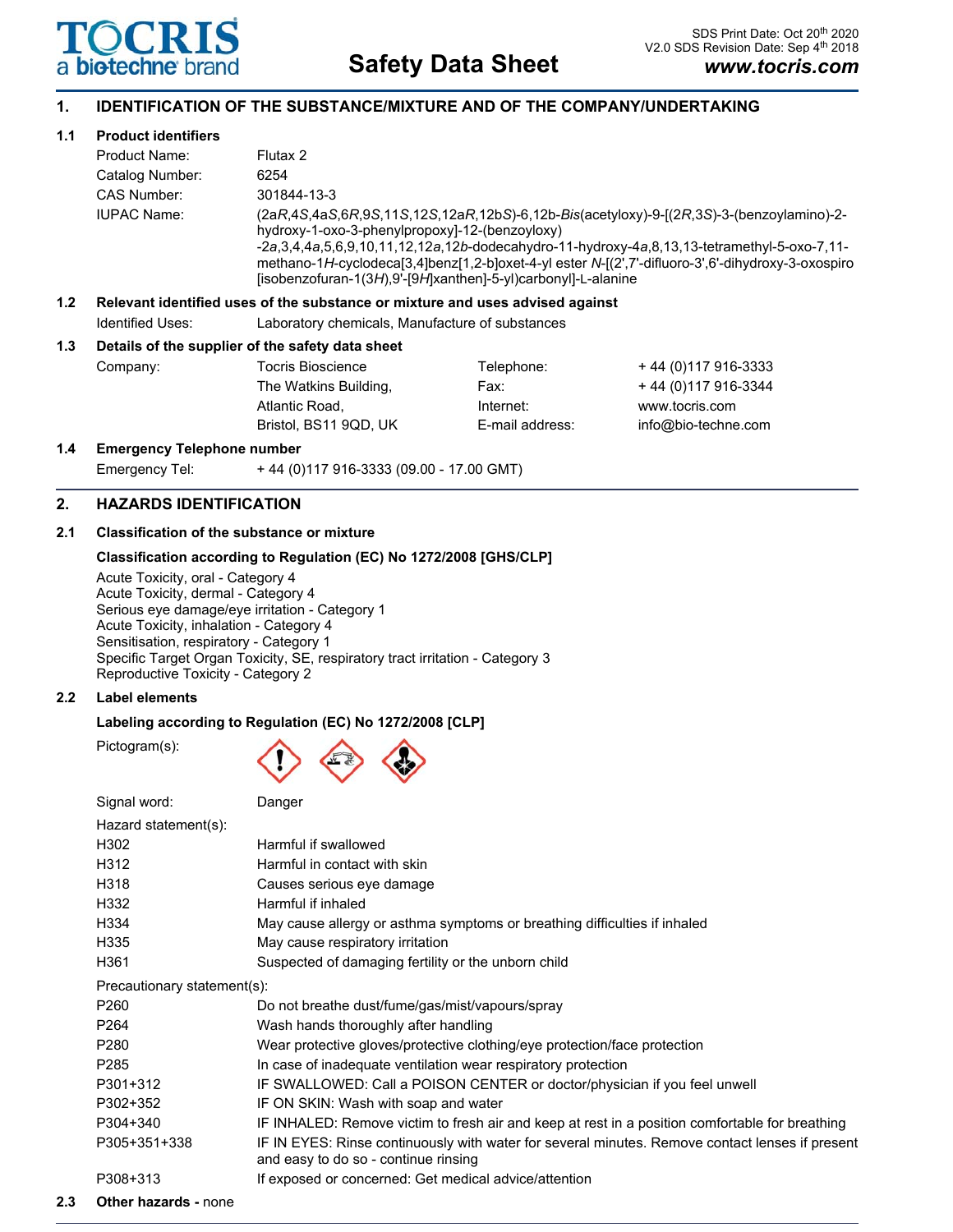# **3. COMPOSITION/INFORMATION ON INGREDIENTS**

## **3.1 Substances**

| Product Name: | Flutax 2                       |                   |         |
|---------------|--------------------------------|-------------------|---------|
| Formula:      | $C_{71}H_{64}F_{2}N_{2}O_{2}1$ | Molecular Weight: | 1319.28 |
| CAS Number:   | 301844-13-3                    |                   |         |

# **4. FIRST AID MEASURES**

## **4.1 Description of first aid measures**

## **General advice**

Consult a doctor and show this safety data sheet.

#### **If inhaled**

Remove to fresh air and monitor breathing. If breathing becomes difficult, give oxygen. If breathing stops, give artificial respiration. Consult a doctor.

#### **In case of skin contact**

Immediately wash skin with copious amounts of soap and water for at least 15 minutes. Remove contaminated clothing and shoes and wash before reuse. Consult a doctor.

#### **In case of eye contact**

Flush with copious amounts of water for at least 15 minutes. Consult a doctor.

#### **If swallowed**

Rinse mouth with water. Do not induce vomiting unless directed to do so by medical personnel. Never give anything by mouth to an unconscious person. Consult a doctor.

# **4.2 Most important symptoms and effects, both acute and delayed**

To the best of our knowledge, the chemical, physical and toxicological properties have not been thoroughly investigated.

#### **4.3 Indication of immediate medical attention and special treatment needed**

Show this safety data sheet to the doctor in attendance. Immediate medical attention is required.

# **5. FIRE-FIGHTING MEASURES**

#### **5.1 Extinguishing media**

#### **Suitable extinguishing media**

Use water spray, alcohol-resistant foam, dry chemical or carbon dioxide.

# **5.2 Special hazards arising from the substance or mixture**

In combustion, may emit toxic fumes.

# **5.3 Precautions for fire-fighters**

Wear suitable protective clothing to prevent contact with skin and eyes and self-contained breathing apparatus.

# **6. ACCIDENTIAL RELEASE MEASURES**

# **6.1 Personal precautions, protective equipment and emergency procedures**

Do not take action without suitable protective clothing - see section 8 of SDS. Evacuate personnel to safe areas. Ensure adequate ventilation. Avoid breathing vapors, mist, dust or gas.

# **6.2 Environmental precautions**

Do not let product enter drains.

# **6.3 Methods and materials for containment and cleaning up**

Cover spillage with suitable absorbent material. Sweep up material and place in an appropriate container. Hold all material for appropriate disposal as described under section 13 of SDS.

# **6.4 Reference to other sections**

For required PPE see section 8. For disposal see section 13.

# **7. HANDLING AND STORAGE**

# **7.1 Precautions for safe handling**

Use in a chemical fume hood, with air supplied by an independent system. Avoid inhalation, contact with eyes, skin and clothing. Avoid the formation of dust and aerosols. Use in a well-ventilated area. Keep away from sources of ignition. Avoid prolonged or repeated exposure.

# **7.2 Conditions for safe storage, including any incompatibilities.**

Store in cool, well-ventilated area. Keep away from direct sunlight. Keep container tightly sealed until ready for use. Recommended storage temperature: Store at -20°C

# **7.3 Specific end uses**

Use in a laboratory fume hood where possible. Refer to employer's COSHH risk assessment.

# **8. EXPOSURE CONTROLS/PERSONAL PROTECTION**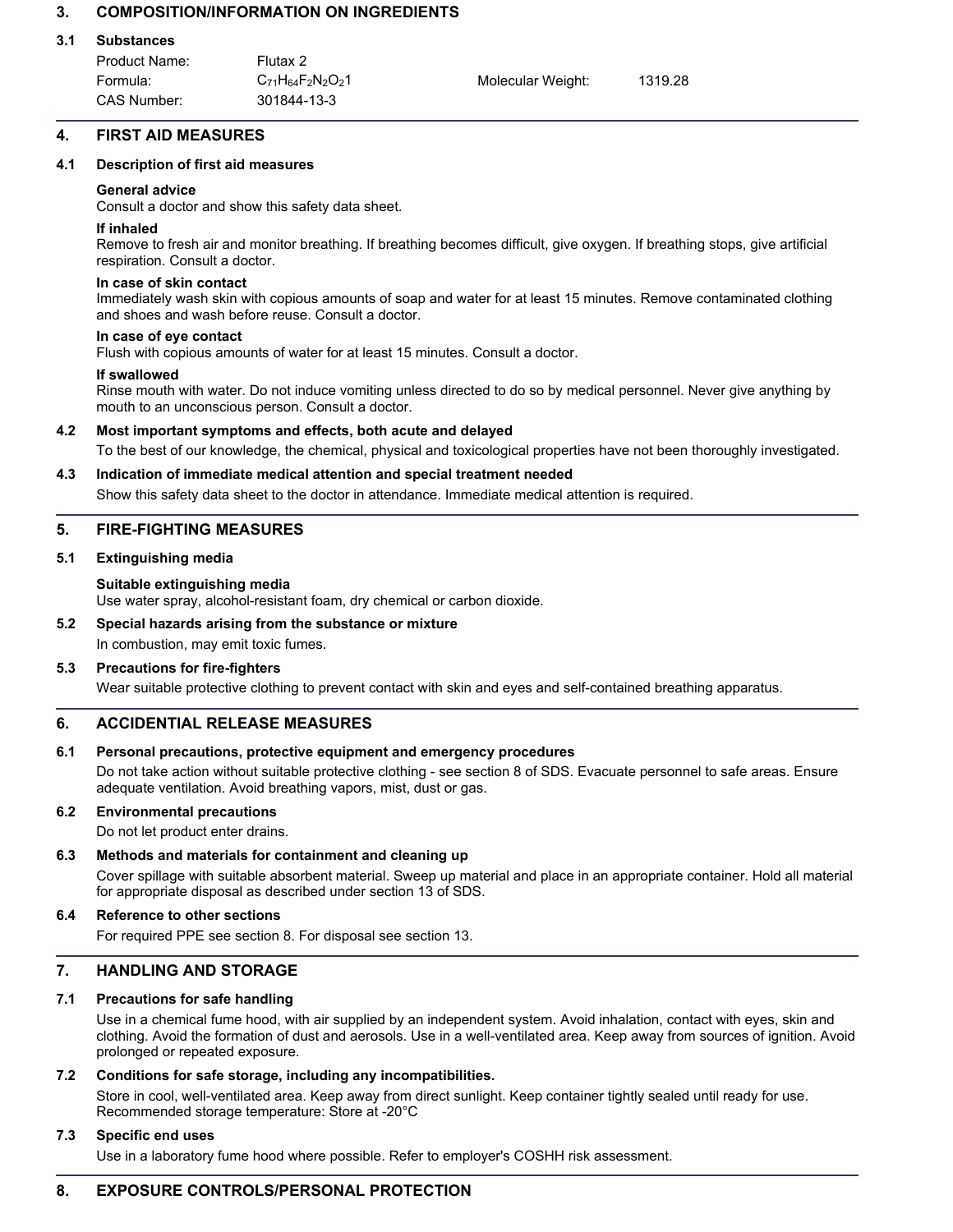#### **8.1 Control parameters**

# **Components with workplace control parameters**

Contains no substances with occupational exposure limit values.

#### **8.2 Exposure controls**

## **Appropriate engineering controls**

Use in a fume hood where applicable. Ensure all engineering measures described under section 7 of SDS are in place. Ensure laboratory is equipped with a safety shower and eye wash station.

#### **Personal protective equipment**

#### **Eye/face protection**

Use appropriate safety glasses.

# **Skin protection**

Use appropriate chemical resistant gloves (minimum requirement use standard BS EN 374:2003). Gloves should be inspected before use. Wash and dry hands thoroughly after handling.

## **Body protection**

Wear appropriate protective clothing.

#### **Respiratory protection**

If risk assessment indicates necessary, use a suitable respirator.

# **9. PHYSICAL AND CHEMICAL PROPERTIES**

#### **9.1 Information on basic physical and chemical properties**

| Appearance                                        | Orange solid      | Vapor pressure            | No data available       |
|---------------------------------------------------|-------------------|---------------------------|-------------------------|
| Odor                                              | No data available | Vapor density             | No data available       |
| Odor threshold                                    | No data available | Relative density          | No data available       |
| рH                                                | No data available | Solubility(ies)           | Soluble to 1 mM in DMSO |
| Melting / freezing point                          | No data available | Partition coefficient     | No data available       |
| Boiling point / range                             | No data available | Auto-ignition temperature | No data available       |
| Flash point                                       | No data available | Decomposition temperature | No data available       |
| Evaporation rate                                  | No data available | Viscosity                 | No data available       |
| Flammability (solid, gas)                         | No data available | Explosive properties      | No data available       |
| Upper / lower flammability or<br>explosive limits | No data available | Oxidising properties      | No data available       |

#### **9.2 Other safety information**

No data available

# **10. STABILITY AND REACTIVITY**

#### **10.1 Reactivity**

Stable under recommended transport or storage conditions.

#### **10.2 Chemical stability**

Stable under recommended storage conditions.

#### **10.3 Possibility of hazardous reactions**

Hazardous reactions will not occur under normal transport or storage conditions. Decomposition may occur on exposure to conditions or materials listed below.

#### **10.4 Conditions to avoid**

Heat, moisture.

#### **10.5 Incompatible materials**

Strong acids/alkalis, strong oxidising/reducing agents.

#### **10.6 Hazardous decomposition products**

In combustion may emit toxic fumes. No known decomposition information.

# **11. TOXICOLOGICAL INFORMATION**

# **11.1 Information on toxicological effects**

**Acute Toxicity** No data available

**Skin corrosion/irritation** Classified based on available data

**Serious eye damage/irritation** Classified based on available data

**Respiratory or skin sensitization** Classified based on available data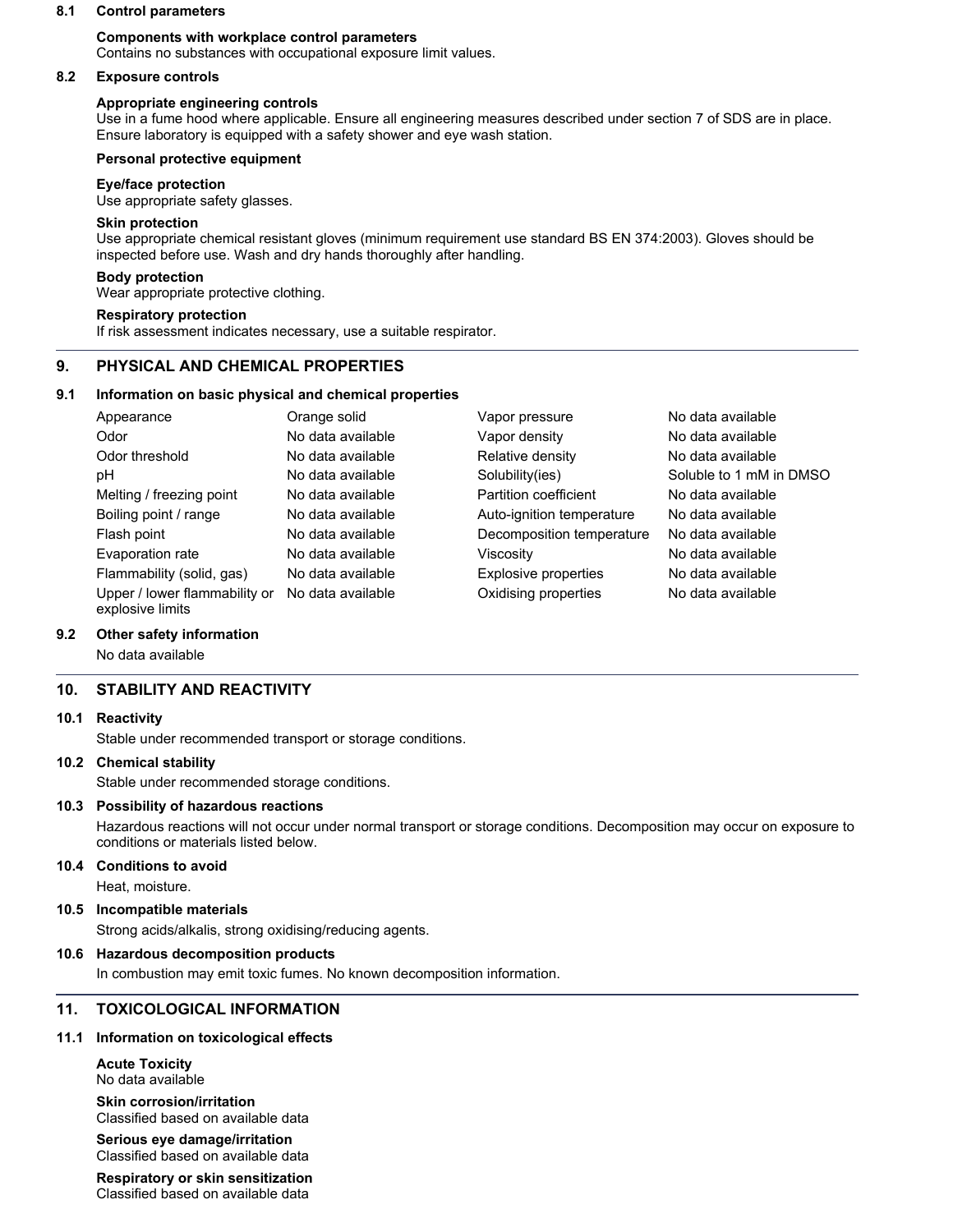**Germ cell mutagenicity** Classified based on available data

**Carcinogenicity** Classified based on available data

**Reproductive toxicity** Exposure may effect fertility and/or newborn and breastfed infants

**Specific target organ toxicity - single exposure** Classified based on available data

**Specific target organ toxicity - repeated exposure** Classified based on available data

**Aspiration hazard**

Classified based on available data

# **Symptoms / Routes of exposure**

Inhalation: There may be irritation of the throat with a feeling of tightness in the chest.

Ingestion: There may be irritation of the throat.

Skin: There may be mild irritation at the site of contact.

Eyes: There may be irritation and redness.

Delayed / Immediate Effects: No known symptoms.

#### **Additional Information**

RTECS No: Not available. Classified based on Taxol Exposure may cause irritaiton of eyes, mucous membranes, upper respiratory tract and skin. To the best of our knowledge, the chemical, physical and toxicological properties have not been fully investigated

# **12. ECOLOGICAL INFORMATION**

#### **12.1 Toxicity**

No data available

**12.2 Persistence and degradability**

No data available

**12.3 Bioaccumlative potential**

No data available

# **12.4 Mobility in soil**

No data available

**12.5 Results of PBT and vPvB assessment** No data available

# **12.6 Other adverse effects**

No data available

# **13. DISPOSAL CONSIDERATIONS**

# **13.1 Waste treatment methods**

# **Product**

Transfer to a suitable container and arrange for collection by specialized disposal company in accordance with National legislation.

# **Contaminated packaging**

Dispose of in a regulated landfill site or other method for hazardous or toxic wastes in accordance with National legislation.

# **14. TRANSPORT INFORMATION**

Classified according to the criteria of the UN Model Regulations as reflected in the IMDG Code, ADR, RID and IATA.

# **14.1 UN-Number**

Does not meet the criteria for classification as hazardous for transport.

# **14.2 UN proper shipping name**

Does not meet the criteria for classification as hazardous for transport.

# **14.3 Transport hazard class(es)**

Does not meet the criteria for classification as hazardous for transport.

#### **14.4 Packaging group**

Does not meet the criteria for classification as hazardous for transport.

# **14.5 Environmental hazards**

This product is not classified as environmentally hazardous according to the UN Model Regulations, nor a marine pollutant according to the IMDG Code.